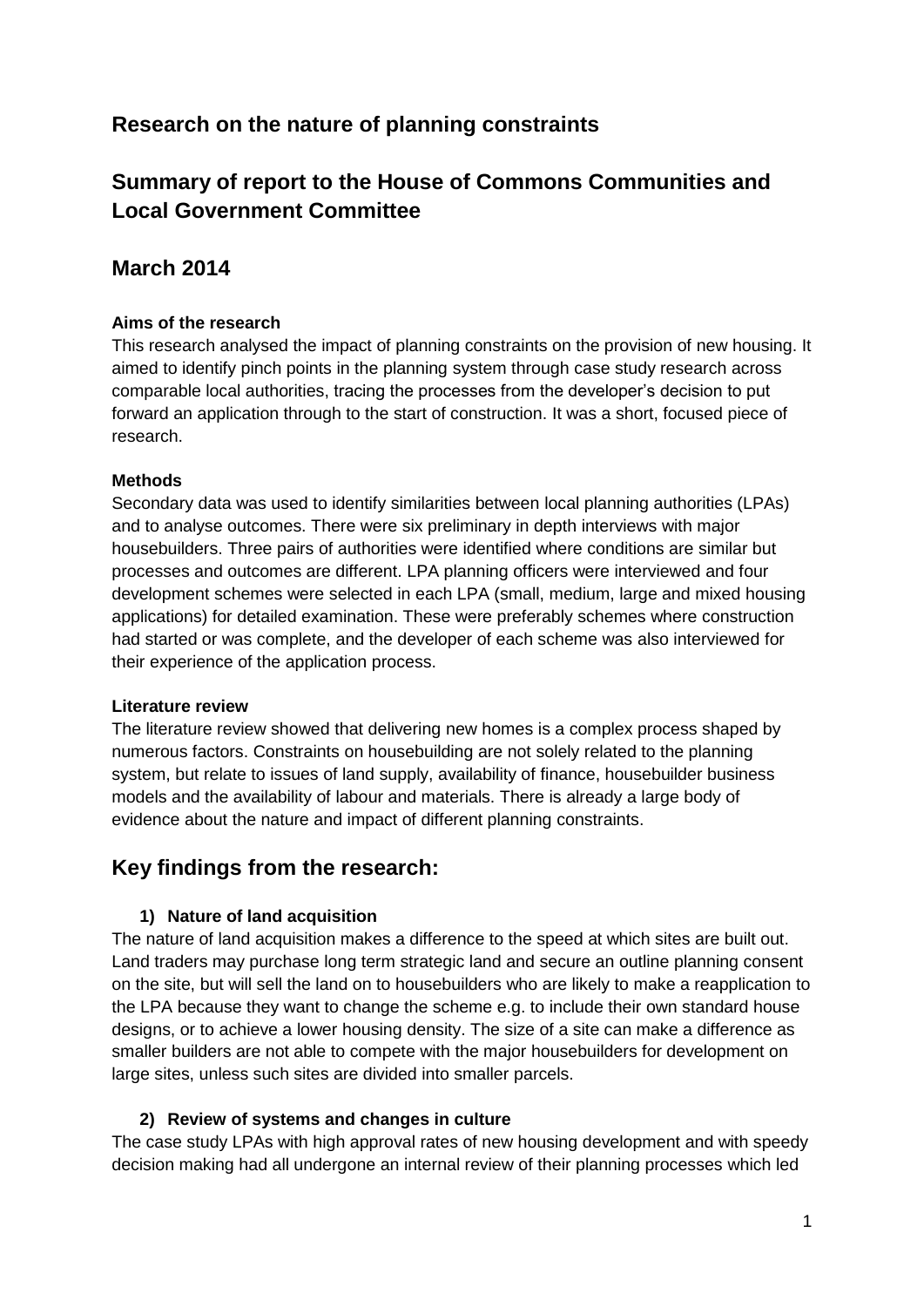to changes in their approach and overall culture. There was now a focus on improving customer service, reducing waste in systems and fostering a culture of trust and openness with applicants. In most cases the changes had followed from consultation with housebuilders and agents about what would improve the application process.

The case study LPAs which appear to have slow decision making processes, reflected in being below average in meeting their planning performance targets, gave clear reasons why this was the case. One LPA which has a very high approval rate of applications had reviewed its approach and had concluded that the targets were not helping. Instead they decided to focus on customer service and on getting applications for good development through the planning application process in partnership with developers regardless of how long this might take.

One LPA does not have a formal pre application process so all discussions with developers, all amendments and putting in place of necessary arrangements such as negotiating Section 106 (S106) agreements, is taking place within the statutory period, meaning that the targets are not met, but approval rates are high. Two LPAs that have slow decision making statistics do not have a five year land supply or adopted plan, both have high appeal rates and both have elected members who frequently do not support officer recommendations to approve development and have strong local opposition to new housebuilding.

The LPAs with above average processing of applications within the statutory period and high approval rates have a strong emphasis on pre application discussions and most aspects of the application, including the S106 agreement, are put in place before the application is formally submitted. They have clear leadership from the top and supportive elected members.

#### **3) Planning performance targets**

The speed of decision making and the refusal rate of applications are two indicators of how processes and outcomes differ between authorities. However, it is clear from the research that the planning performance targets do not tell the whole story; they may mask both good and bad practice and can be misleading about practice and outcomes without more information about what actually occurs in each LPA. The targets are regarded as useful in certain circumstances, but it was widely felt that LPAs need to focus on providing good customer service, not just on meeting targets.

The actual time taken to reach a planning consent may not necessarily be different between LPAs which meet the targets and those which do not. The difference may be what takes place within and outside of pre application discussions, unless appeals on decisions are involved which take much longer.

In one case study LPA the lack of a formal pre application process means that the LPA cannot hit the targets as all the detailed work cannot be completed within 8/13 weeks. This does not mean that the same discussions are not taking place as in the LPAs that do hit their targets, but in these LPAs they are within pre application or post determination discussions and so this time is not reflected in the statistics.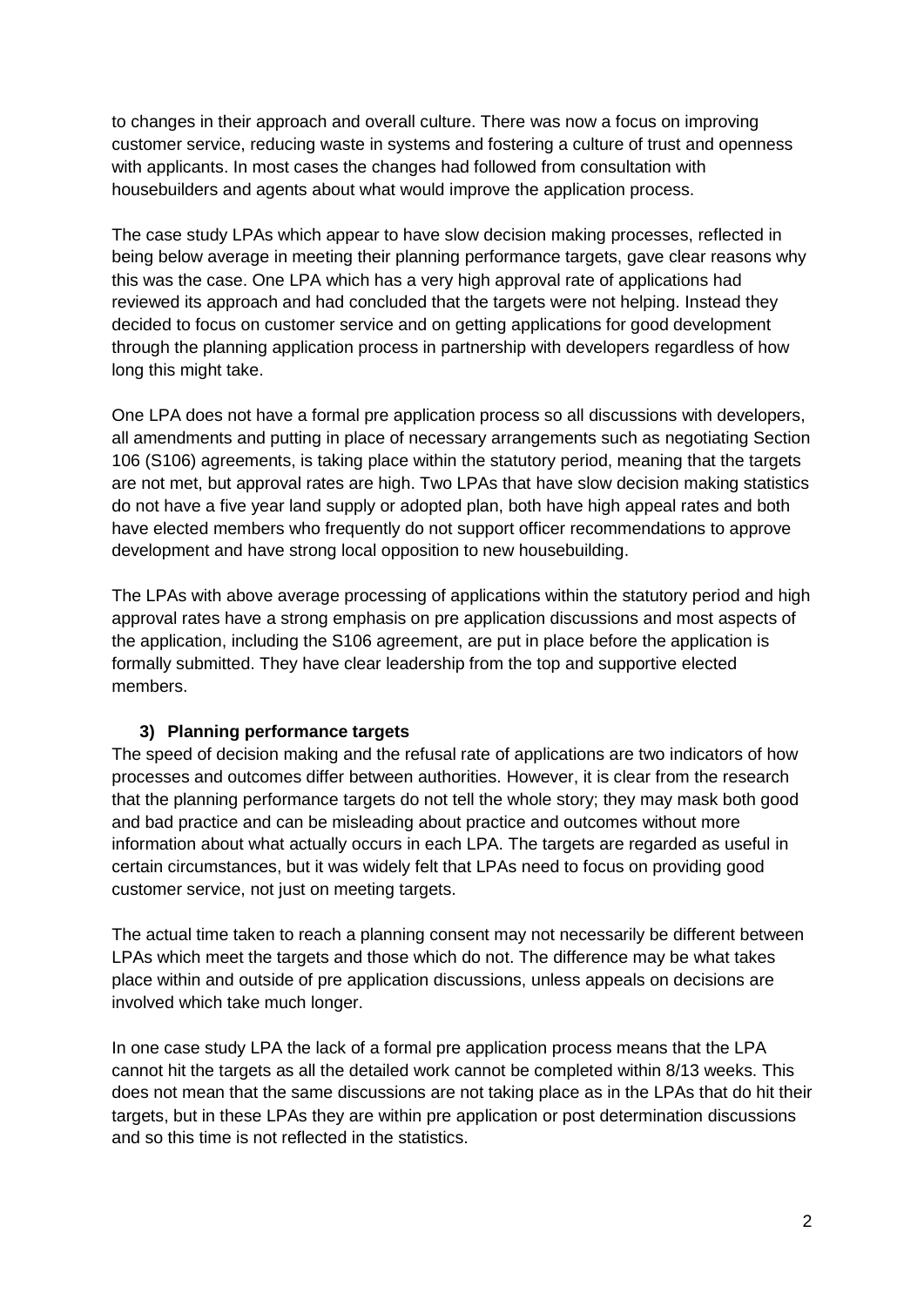The research highlighted some examples of poor practice that housebuilders find very frustrating. This includes LPAs refusing an application because the target for a decision within the statutory period would not otherwise be met, with a request for the developer to reapply with the same application.

Overall, the time might not vary from a developer first contacting a LPA and consent being granted between LPAs meeting their targets and those which do not. However, both developers and LPAs believe that it is better to have pre application discussions and formal applications which are likely to be approved within the statutory period, than refusals of applications and re applications simply to meet targets.

## **4) Open for business and leadership from the top**

The interviews with housebuilders and LPAs found that within the LPA it is important to have strong pro-development leadership from the top, from Chief Executive level down to planning officers. The case study LPAs which are 'open for business' have high approval rates. Development is welcomed and elected members are supportive of officer recommendations. In some cases officers are 'empowered' to use delegated powers on occasion in order to speed up the outcomes.

## **5) Pre application discussions**

Housebuilder views on pre application processes were mixed. Pre application discussions can be costly and take up a lot of time, meaning the formal application is registered quite late in the overall process. They can require a lot of information to be collated and supplied by the applicant which some housebuilders looking to secure outline planning consent see as a burden.

On the one hand housebuilders were very positive about LPAs which they felt were quick to respond, easy to contact, made clear what they were looking for in an application, carried out any necessary consultation and engagement with other parties and worked with the developer to produce an application that would be approved once it was formally submitted. However, they (and some of the LPAs) were critical of LPAs where they felt planning charges were acting as a revenue stream without an increase in resources or customer service. Housebuilders commented on the large costs and time taken during pre application discussions and on the amount of information required. It was also pointed out, however, that the time from pre application to application is not just down to the LPA, the developer may be slow in taking an application forward because of changing market conditions.

#### **6) Staff skills and resource constraints**

The loss of experienced planning officers and constraints on resources, meaning that officers struggled to cope with workloads or were only available part time, were highlighted as a source of delay. For major developments, some LPA planning officers were unfamiliar with handling very large applications and this could lead to delays.

#### **7) Delays caused by consultation with stakeholders**

Consultation takes time and can be a source of delay. Planning applications can require input from a number of different stakeholders and receiving feedback in a timely manner can be difficult. Environmental matters in particular were highlighted as a considerable source of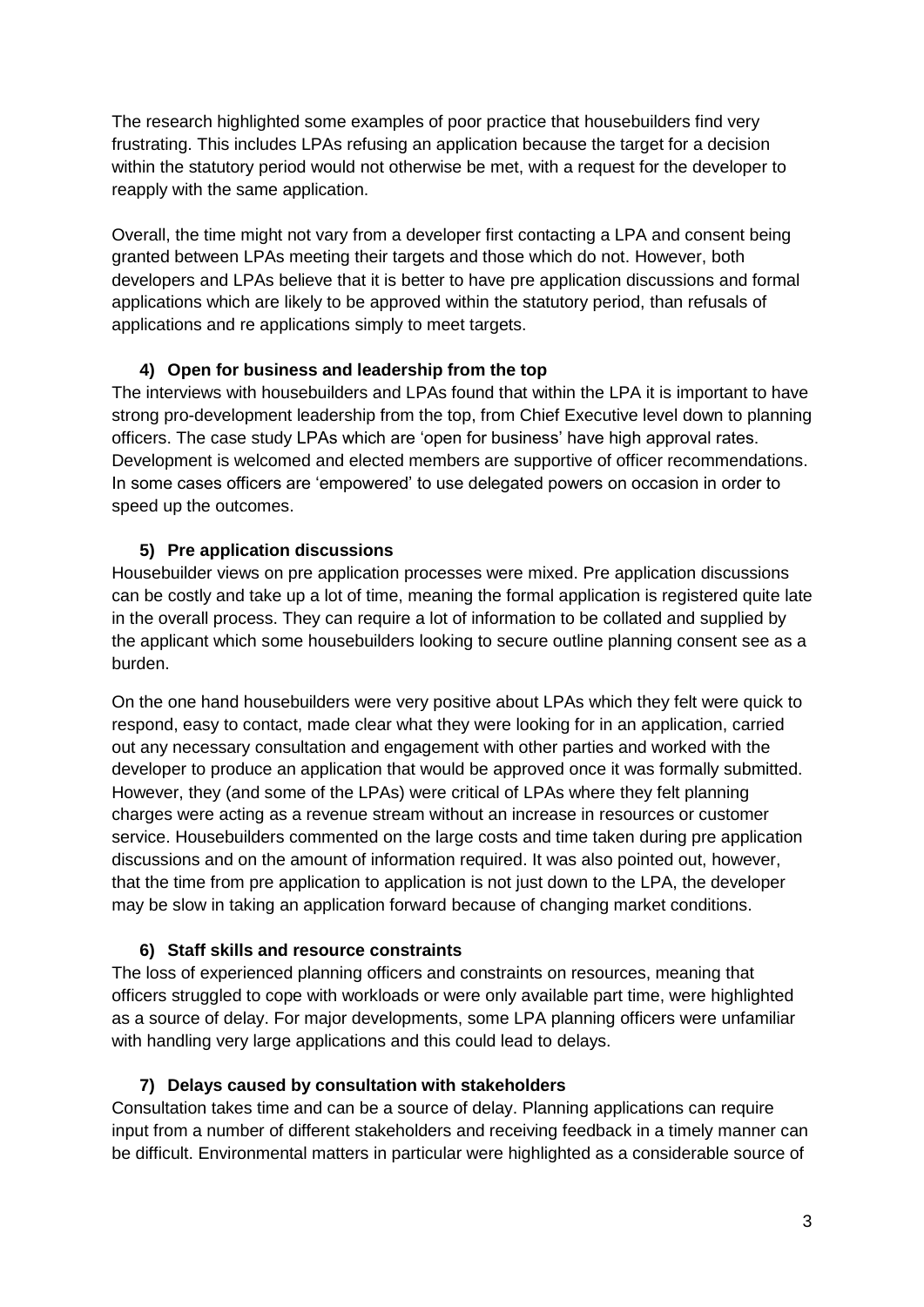constraint and delay, especially where objections on environmental grounds were continually being made against all proposed development in the district.

#### **8) Delays caused by elected members**

Delays are caused when elected members refuse applications that planning officers have recommended for approval, often after lengthy pre application discussions. LPA officers in some areas said that members made decisions based on non technical reasons, sometimes in response to local politics and nimbyism. This can place great pressure on planning officers. Some LPAs provide ongoing training for members which has a positive impact.

## **9) Appeals - lack of a five year land supply and an adopted plan**

Appeals are both costly and slow. The lack of a five year land supply and an approved plan makes a LPA vulnerable to appeals. Housebuilders and LPAs said that there are some LPAs where it is expected by all parties that an application will go to appeal to get consent, where elected members do not want to make planning decisions and where local nimbyism to new development is strong.

#### **10) Delays in post determination processes**

One of the sources of delay in new housebuilding can be the large costs and time taken by post determination processes. This relates mainly to the speed at which S106 agreements are put in place and the speed in discharging conditions. Housebuilders felt that some LPAs lack the capacity to process S106 agreements quickly and do not respond fast enough to acknowledge the discharge of conditions.

The negotiating and signing of S106 agreements can be slowed by delays by both LPAs and developers. However, the process was thought to be smoother and faster when the S106 was negotiated during pre application discussions and was ready by the time of application.

Some LPAs lack sufficient resources to proactively monitor development post consent and any monitoring is done reactively in response to complaints.

#### **11) Delays caused by site issues**

Some delays on new housebuilding are caused by LPA or site specific issues such as high levels of contamination which are more difficult and uncertain sites to develop. Many of the housebuilders interviewed felt that there will always be a place for small housebuilders in the market because there will always be small sites that the larger builders are not interested in. However, some raised the issue of the loss of smaller builders through the recession and mentioned the financial constraints on small housebuilders in buying land and funding development.

#### **12) Issues with house design and quality**

Both LPAs and the housebuilders themselves highlighted some areas where the housebuilders could perhaps make changes which would speed up processes and make applications more likely to be successful. These suggestions were mainly around improving housing and scheme design and consultation with stakeholders and local people to gain support for new development. There were also delays on the part of housebuilders in negotiating S106 agreements. LPAs also said that some developers would submit outline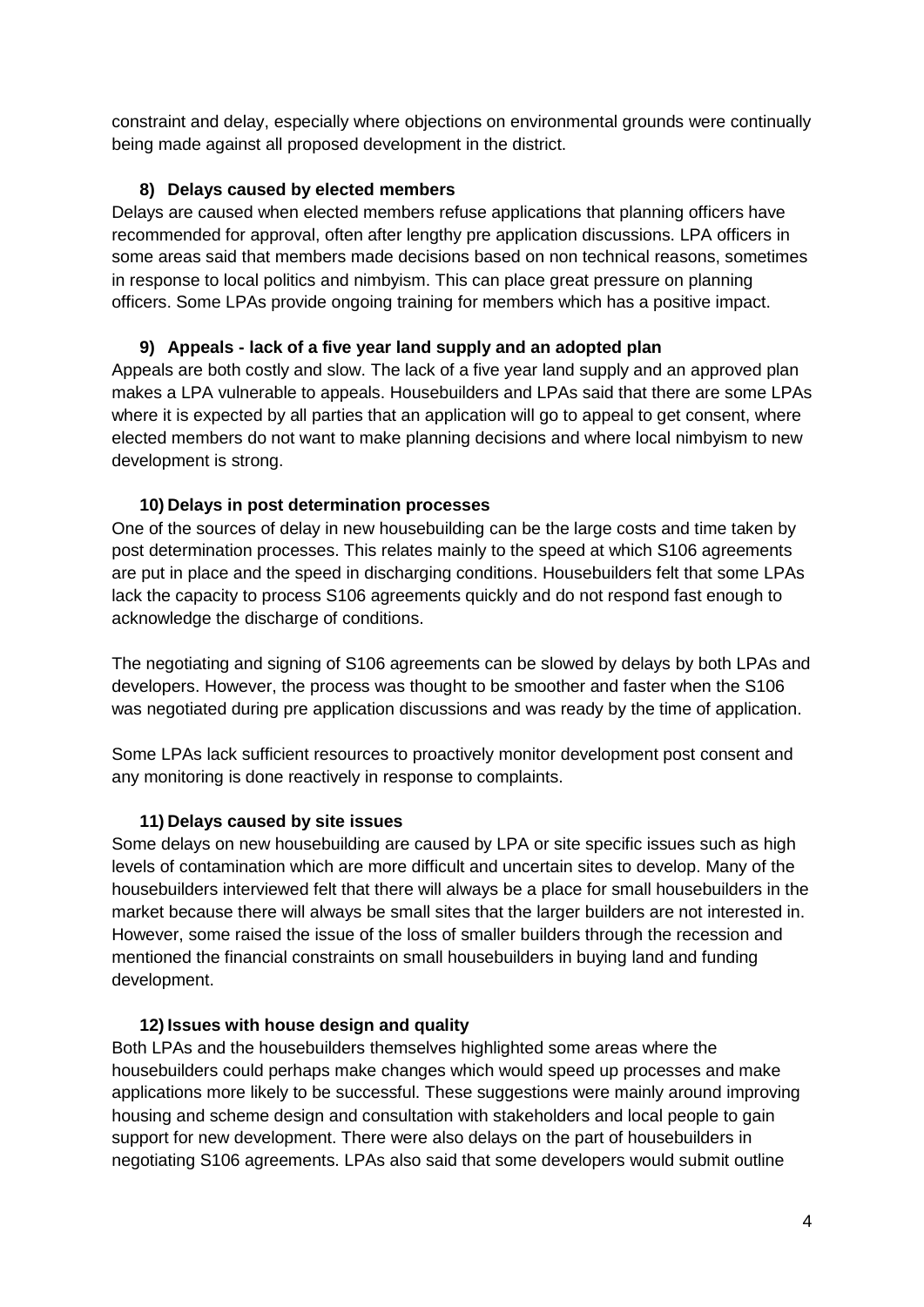applications with little detail, or applications without any pre application discussion, that were not policy compliant and therefore slow down the process from application to consent.

## **13) Build out rates**

Although beyond the control of the planning system, build out rates on developments are shaped by the rate at which housebuilders believe that new homes can be sold. This is particularly the case for large builders. Build out rates can also be constrained by shortages of materials and skilled labour lost in the downturn.

## **14) Impact of delay**

The major housebuilders described long delays in achieving consents and all illustrated how the whole process had become substantially elongated over the last two decades. Delays occur in pre application discussions, from registration to determination (though several pointed out that the 13 week rule had had an impact), and after determination, during discussions on S106 matters (which can take nine months) and pre commencement conditions. The time taken up in pre applications and post consent discussions far outweighs the time taken up from the formal registration of an application and its determination.

However, planning authorities operating well can shave 18 months off the process from starting pre applications to opening the first show house.

## **15) Policy change**

The major housebuilders generally thought the NPPF had been positive and most urged that the government should not bring in further change. However, changes that would be welcomed include:

- Lessening the detail needed at pre applications and determination
- Introducing customer relationship management processes in LPAs
- Having performance targets for big applications
- Reducing non statutory consultations
- Meeting members early in the process i.e. before determination
- Making it a legal requirement to have and to keep up to date a local plan
- More training for elected members

But several pointed out that if there was no local plan nor a five year supply they were likely to get permission under the NPPF approach.

## **16) Speed of decision making and planning approval for new housing**

Based on the evidence from the case studies in this research, the key factors in achieving speedy, successful planning consents appear to be:

- An adopted local plan and five year land supply.
- Planning applications that are sufficiently detailed, policy compliant and, particularly for large schemes, have been consulted on with local people.
- A pro development attitude amongst Chief Executives, planning officers and elected members.